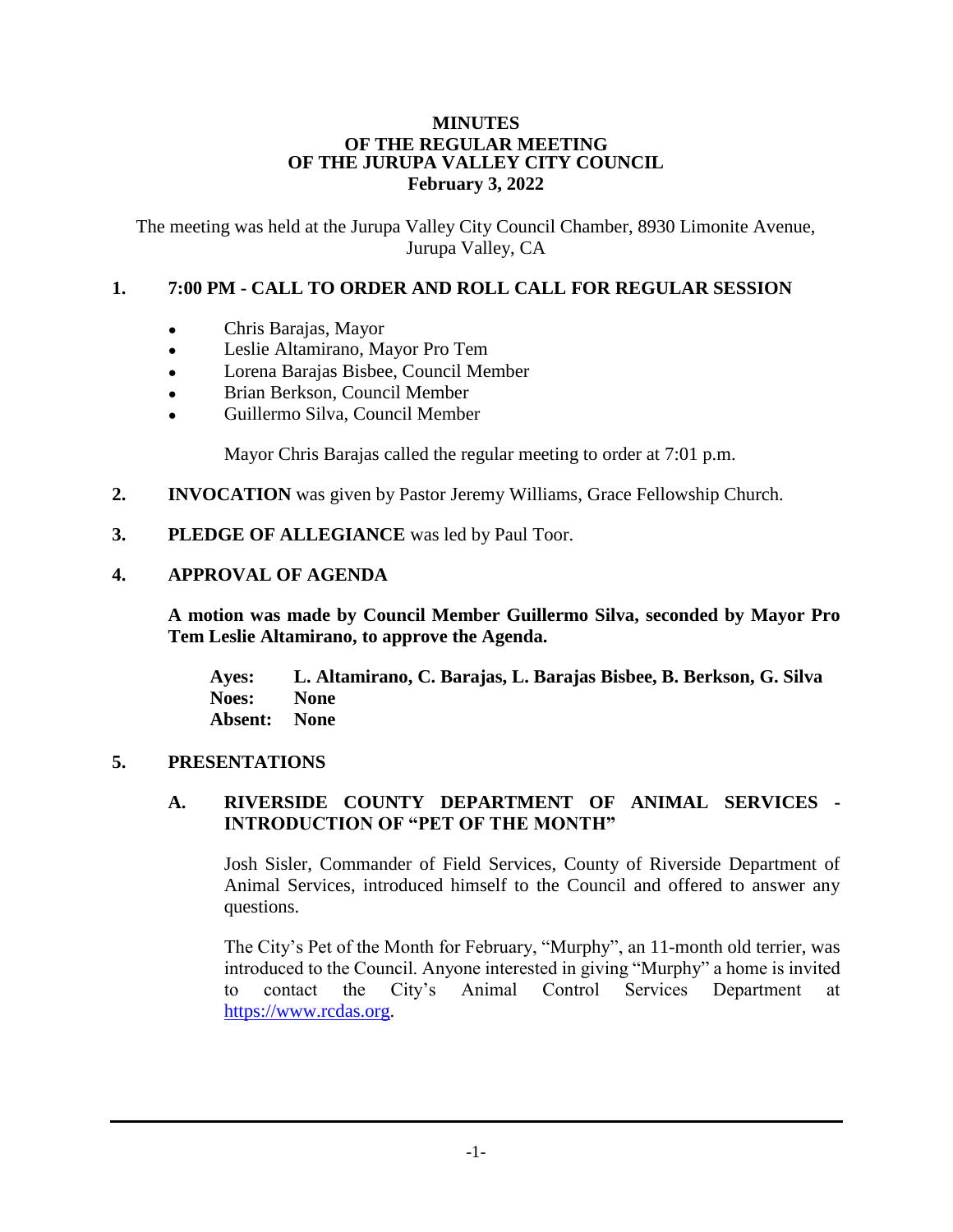## **B. CITY MANAGER'S OFFICE - STAFF INTRODUCTIONS**

City Manager Rod Butler introduced the following employees from the City Manager's Office: Terri Rollings, Assistant to the City Manager/PIO; Grizelda Reed, Executive Assistant, Linda Hinojos, Management Analyst; Devyn Fisher, Management Analyst, Amy Sells, Principal Management Analyst; and Michael Flad, Assistant City Manager.

## **6. PUBLIC APPEARANCE/COMMENTS**

Kimberly Wheeler stated that the recent City moratorium on truck intensive uses will negatively impact her and other Jurupa Valley business owners. She requested a meeting to discuss the new restrictions.

Mike Kobold echoed Ms. Wheeler's comments and explained how the moratorium is negatively affecting his plans to start a business in Jurupa Valley.

## **7. INTRODUCTIONS, ACKNOWLEDGEMENTS, COUNCIL COMMENTS AND ANNOUNCEMENTS**

There were no Council comments.

## **8. CITY COUNCIL MEMBER ORAL/WRITTEN REPORTS REGARDING REGIONAL BOARDS AND COMMISSIONS**

## **A. MAYOR CHRIS BARAJAS**

**1. Mayor Chris Barajas gave an update on the Interagency Coordinating Council meeting held January 28, 2022.**

## **B. COUNCIL MEMBER LORENA BARAJAS BISBEE**

**1. Council Member Lorena Barajas Bisbee gave an update on the Western Riverside County - Regional Conservation Authority meeting of January 10, 2022.**

## **C. COUNCIL MEMBER GUILLERMO SILVA**

**1. Council Member Guillermo Silva gave an update on the Riverside Transit Agency Board of Directors meeting of January 27, 2022.**

# **D. COUNCIL MEMBER BRIAN BERKSON**

**1. Council Member Brian Berkson gave an update on the Riverside County Transportation Commission – Western Riverside County Programs and Projects Committee meeting of January 24, 2022.**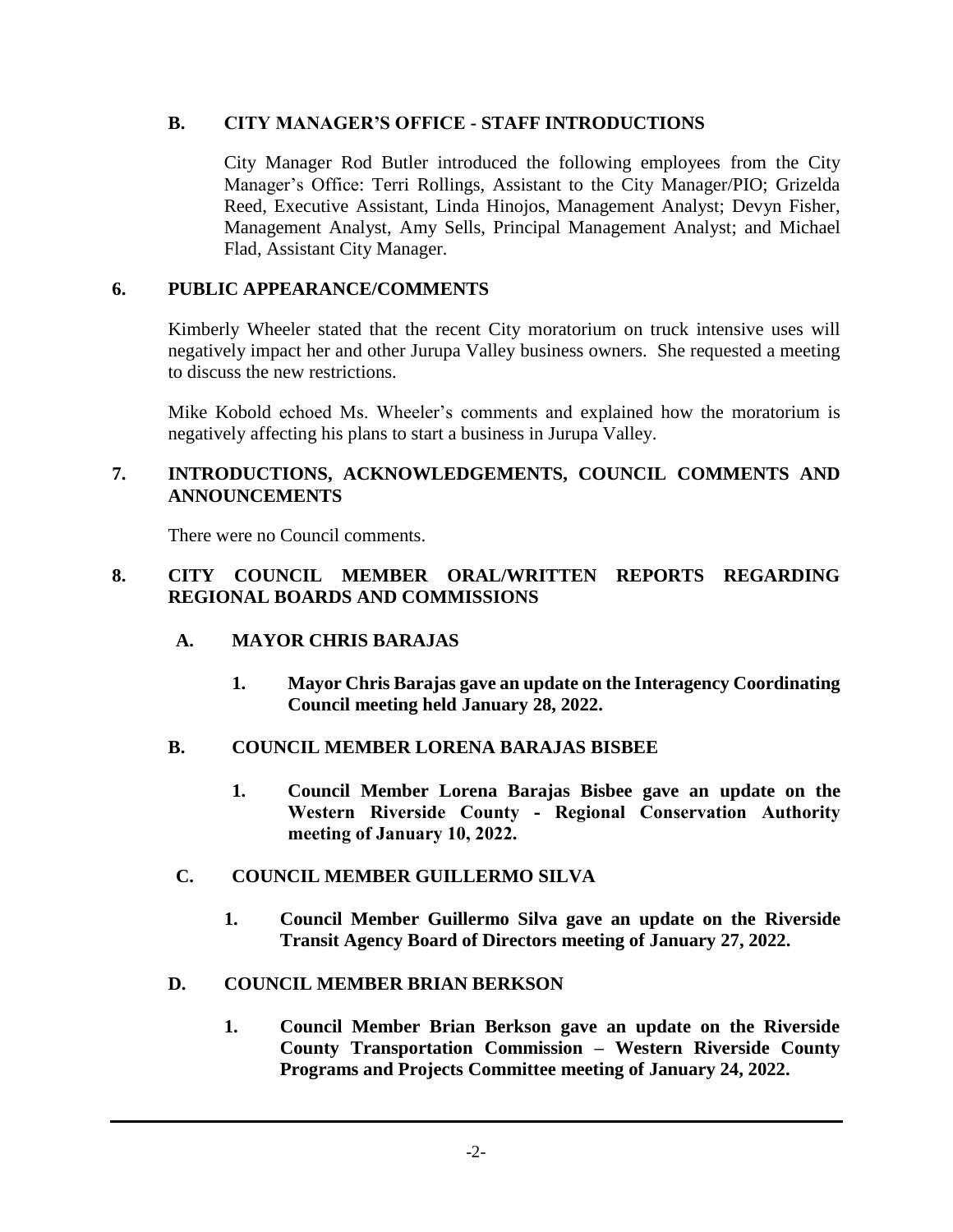**2. Council Member Brian Berkson gave an update on the Metrolink / Southern California Regional Rail Authority meeting of January 28, 2022.**

## **9. CITY MANAGER'S UPDATE**

City Manager Rod Butler reported that three members of the Council have confirmed their attendance at the California Contract Cities Association Legislative Action Days in Sacramento, which conflicts with the March 3, 2022 Council meeting. Following discussion, the Council unanimously approved canceling the March 3, 2022 Council meeting.

**Ayes: L. Altamirano, C. Barajas, L. Barajas Bisbee, B. Berkson, G. Silva Noes: None Absent: None**

#### **10. APPROVAL OF MINUTES**

#### **A. JANUARY 20, 2022 REGULAR MEETING**

**A motion was made by Council Member Guillermo Silva, seconded by Council Member Lorena Barajas Bisbee, to approve the Minutes of the January 20, 2022 regular meeting.**

**Ayes: L. Altamirano, C. Barajas, L. Barajas Bisbee, B. Berkson, G. Silva Noes: None Absent: None**

#### **11. CONSENT CALENDAR**

### **A. COUNCIL APPROVAL OF A MOTION TO WAIVE THE READING OF THE TEXT OF ALL ORDINANCES AND RESOLUTIONS INCLUDED IN THE AGENDA**

Requested Action: That the City Council waive the reading of the text of all ordinances and resolutions included in the agenda.

#### **B. CONSIDERATION OF CHECK REGISTER IN THE AMOUNT OF \$951,094.50**

Requested Action: That the City Council ratify the check registers dated January 13 and 19, 2022 as well as the payroll registers dated January 7 and 21, 2022.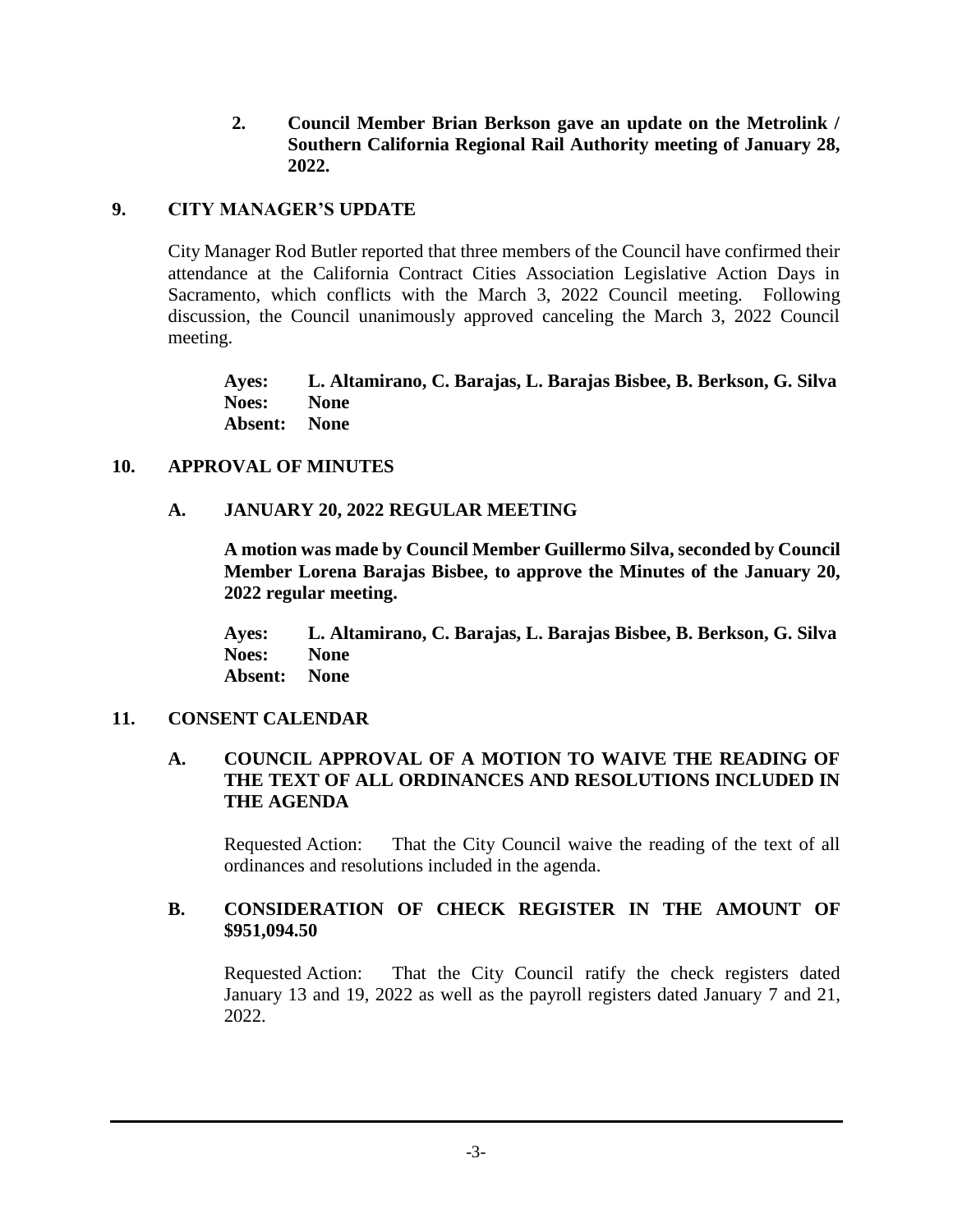## **C. ORDINANCE NO. 2022-01**

Requested Action: That the City Council conduct a second reading and adopt Ordinance No. 2022-01, entitled:

Mayor Chris Barajas commented that he had some concerns about the additional setbacks and open space. He believes that everyone did a fine job with the ordinance; however, he would like staff to come back within five months to determine if the ordinance needs some minor tweaks.

**AN ORDINANCE OF THE CITY OF JURUPA VALLEY, CALIFORNIA, AMENDING THE JURUPA VALLEY MUNICIPAL CODE CONCERNING TRADITIONAL NEIGHBORHOOD DESIGN STANDARDS, AND FINDING AN EXEMPTION FROM CEQA UNDER SECTION 15061(B)(3) OF THE CEQA GUIDELINES**

**D. A RESOLUTION OF INTENTION OF THE CITY COUNCIL OF THE CITY OF JURUPA VALLEY TO ESTABLISH CITY OF JURUPA VALLEY COMMUNITY FACILITIES DISTRICT NO. PS 2021-002 (PUBLIC SAFETY, MONTECITO) AND TO AUTHORIZE THE LEVY OF A SPECIAL TAX WITHIN CITY OF JURUPA VALLEY COMMUNITY FACILITIES DISTRICT NO. PS 2021-002 (PUBLIC SAFETY, MONTECITO); GENERALLY LOCATED AT THE SOUTHEAST CORNER OF MISSION BOULEVARD AND AGATE STREET, TR37893.**

Requested Action: That the City Council adopt Resolution No. 2022-10, entitled:

**A RESOLUTION OF INTENTION OF THE CITY COUNCIL OF THE CITY OF JURUPA VALLEY TO ESTABLISH CITY OF JURUPA VALLEY COMMUNITY FACILITIES DISTRICT NO. PS 2021-002 (PUBLIC SAFETY, MONTECITO) AND TO AUTHORIZE THE LEVY OF A SPECIAL TAX WITHIN CITY OF JURUPA VALLEY COMMUNITY FACILITIES DISTRICT NO. PS 2021-002 (PUBLIC SAFETY, MONTECITO)**

**E. APPROVAL OF CASH-IN-LIEU OF UNDERGROUNDING FOR UTILITY LINES AND POLES WITHIN, SERVING, AND ALONG THE HUDSON STREET FRONTAGE OF TRACT 37052 LOCATED WEST OF HUDSON BETWEEN 60TH AND 59TH STREETS (APN: 165-100-027)**

Requested Action: That the City Council approve the cash-in-lieu of undergrounding for utility lines and poles within, serving, and along the Hudson Street frontage of Tract 37052 in the amount of \$41,580.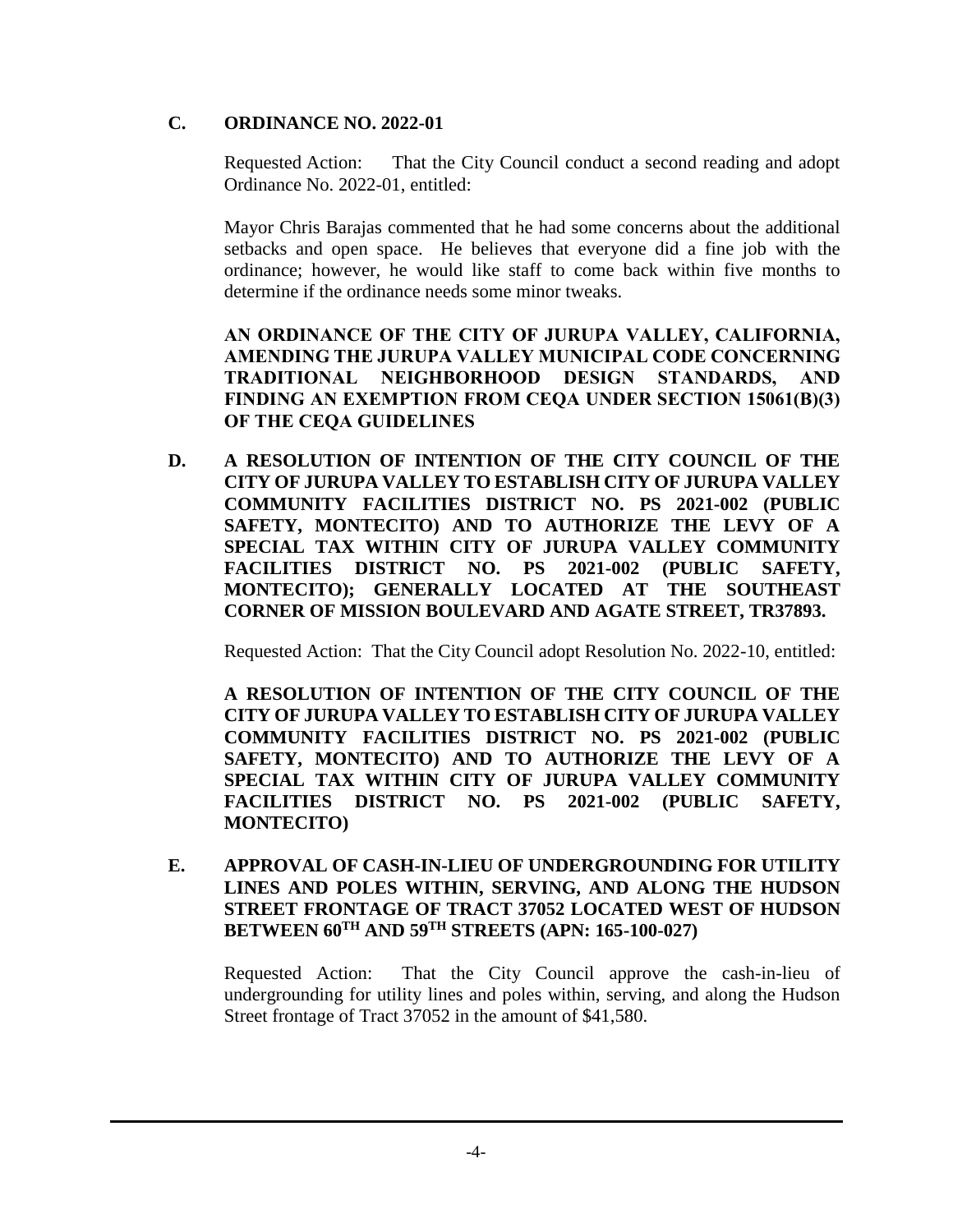## **F. A RESOLUTION AUTHORIZING THE PURSUIT OF GRANT FUNDING UNDER VARIOUS CALRECYCLE GRANT PROGRAMS AND SUBMITTAL OF APPLICATIONS FOR ALL CALRECYCLE GRANTS FOR WHICH THE CITY OF JURUPA VALLEY IS ELIGIBLE**

That the City Council adopt Resolution No. 2022-11, entitled:

**A RESOLUTION OF THE CITY COUNCIL OF THE CITY OF JURUPA VALLEY, CALIFORNIA, AUTHORIZING SUBMITTAL OF APPLICATIONS FOR ALL CALRECYCLE GRANTS FOR WHICH CITY OF JURUPA VALLEY IS ELIGIBLE**

## **G. AGREEMENT FOR URGENT ROAD REPAIR ON SIERRA AVENUE**

Requested Action: That the City Council approve the award of the Agreement for Urgent Road Repair on Sierra Avenue between the City of Jurupa Valley and Hardy and Harper, Inc. and authorize the City Manager to execute the Agreement in substantially the form and format attached to the staff report as approved by the City Attorney.

**A motion was made by Mayor Chris Barajas, seconded by Council Member Brian Berkson, to approve the Consent Calendar, with the exception of Item 11.E, which was removed for further discussion.**

**Ayes: L. Altamirano, C. Barajas, L. Barajas Bisbee, B. Berkson, G. Silva Noes: None Absent: None**

# **12. CONSIDERATION OF ANY ITEMS REMOVED FROM THE CONSENT CALENDAR**

**11.E APPROVAL OF CASH-IN-LIEU OF UNDERGROUNDING FOR UTILITY LINES AND POLES WITHIN, SERVING, AND ALONG THE HUDSON STREET FRONTAGE OF TRACT 37052 LOCATED WEST OF HUDSON BETWEEN 60TH AND 59TH STREETS (APN: 165-100-027)**

Council Member Brian Berkson requested that Item 11.E be removed from the Consent Calendar for further discussion.

Paul Toor, Public Works Director, provided additional information and responded to Council's questions.

**A motion was made by Council Member Brian Berkson, seconded by Council Member Guillermo Silva, to approve the cash-in-lieu of undergrounding for utility lines and poles within, serving, and along the Hudson Street frontage of Tract 37052 in the amount of \$41,580.**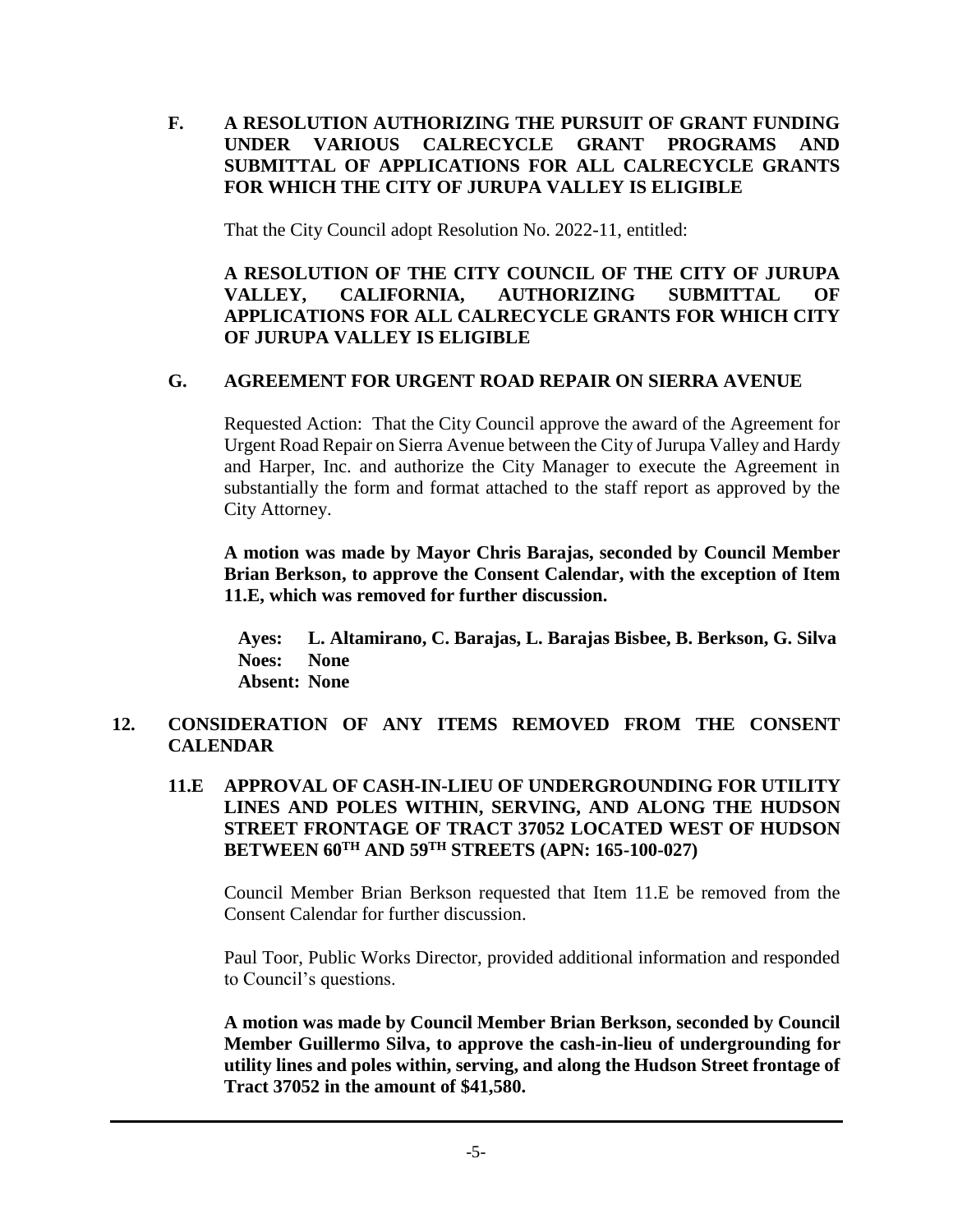**Ayes: L. Altamirano, C. Barajas, L. Barajas Bisbee, B. Berkson, G. Silva Noes: None Absent: None**

#### **13. PUBLIC HEARINGS**

## **A. PUBLIC HEARING TO CONSIDER THE THIRD AMENDMENT TO THE AMENDED 2019-2020 CDBG ANNUAL ACTION PLAN ALLOCATING CDBG-CV3 FUNDS**

Staff report presented by Amy Sells, Principal Management Analyst.

Mayor Chris Barajas opened the public hearing.

Kimberly Wheeler stated that she was unaware that this relief funding was available. She suggested that the City use a variety of communication tools to ensure that residents are aware of these types of programs.

There being no further comments, the public hearing was closed

Michael Flad, Assistant City Manager, commented that City staff will be reaching out to Ms. Wheeler. He noted that there is an ongoing process to improve the City's communication efforts and to connect individuals with the resources available.

Following discussion, City staff were asked to bring back additional funding options for the Council to consider.

**A motion was made by Council Member Brian Berkson, seconded by Council Member Guillermo Silva, to receive and file the third amendment to the amended 2019-2020 Annual Action Plan; and adopt Resolution No. 2022-12, as amended:**

**A RESOLUTION OF THE CITY COUNCIL OF THE CITY OF JURUPA VALLEY, ADOPTING THE THIRD AMENDMENT TO THE AMENDED 2019-2020 ANNUAL ACTION PLAN FOR THE CITY'S COMMUNITY DEVELOPMENT BLOCK GRANT (CDBG) PROGRAM**

**Ayes: L. Altamirano, C. Barajas, L. Barajas Bisbee, B. Berkson, G. Silva Noes: None Absent: None**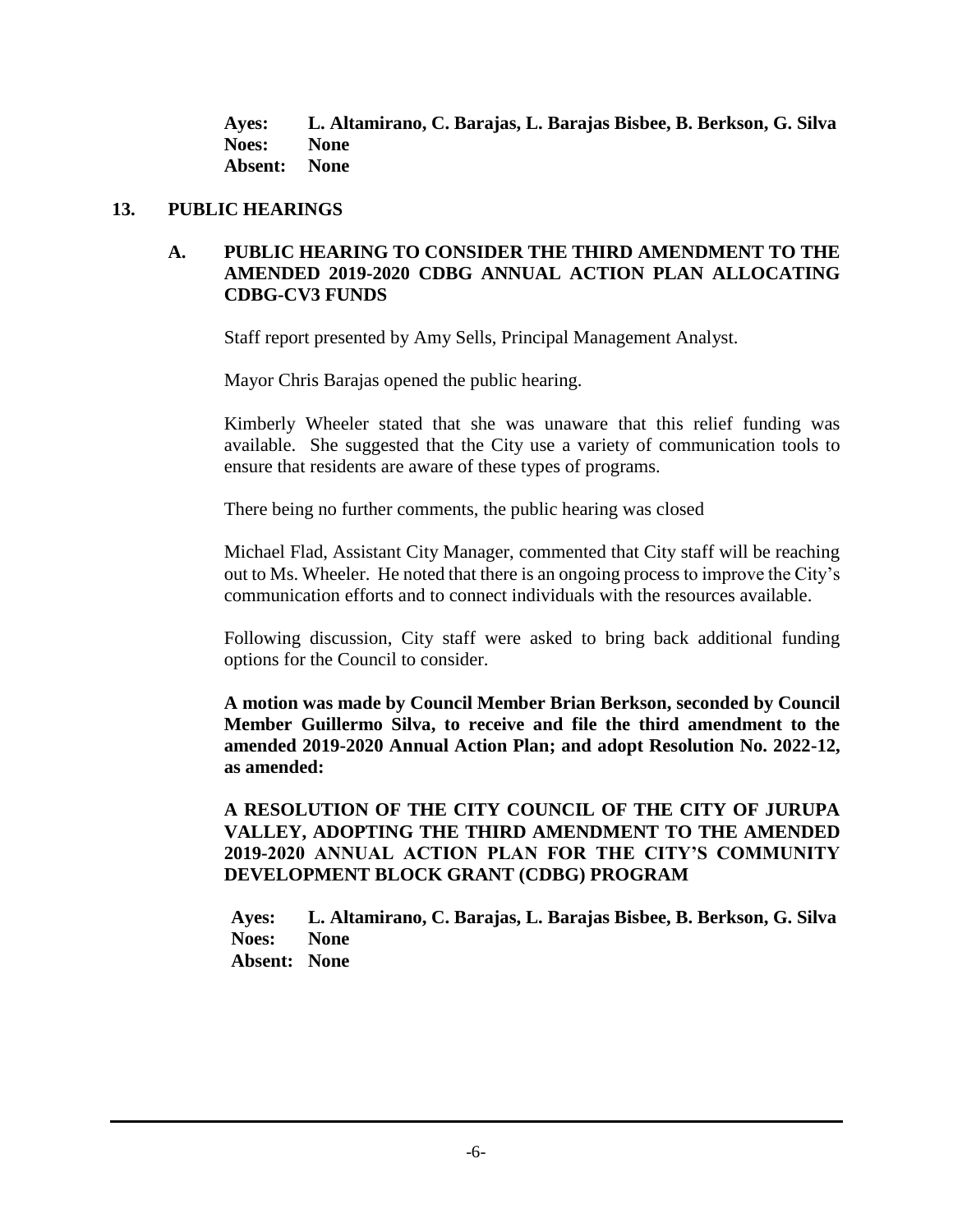#### **14. COUNCIL BUSINESS**

## **A. AGREEMENT TO CONDUCT A STUDY OF HYBRID PUBLIC SAFETY MODELS WITH CITYGATE ASSOCIATES, LLC**

Staff report presented by Michael Flad, Assistant City Manager.

Further discussion followed.

**A motion was made by Council Member Lorena Barajas Bisbee, seconded by Mayor Pro Tem Leslie Altamirano, to approve the Agreement by and between the City of Jurupa Valley and Citygate Associates, LLC for a study of hybrid public safety models for an amount not to exceed \$67,722.00 and authorize the City Manager to execute the Agreement in substantially the form and format attached to the staff report as approved by the City Attorney.**

**Ayes: L. Altamirano, C. Barajas, L. Barajas Bisbee, B. Berkson, G. Silva Noes: None Absent: None**

## **B. APPOINTMENT OF CITY DELEGATE FOR THE 2022 SOUTHERN CALIFORNIA ASSOCIATION OF GOVERNMENTS (SCAG) REGIONAL CONFERENCE AND GENERAL ASSEMBLY**

Staff report presented by City Clerk Victoria Wasko.

**A motion was made by Council Member Brian Berkson, seconded by Mayor Chris Barajas, to appoint Council Member Lorena Barajas Bisbee as the Delegate and Mayor Pro Tem Leslie Altamirano as the Alternate for the SCAG General Assembly meeting on Thursday, May 5, 2022 at the JW Marriott Desert Springs Resort, 74-885 County Club Drive, Palm Desert, CA 92260.**

**Ayes: L. Altamirano, C. Barajas, L. Barajas Bisbee, B. Berkson, G. Silva Noes: None Absent: None**

#### **15. CITY ATTORNEY'S REPORT**

City Attorney Peter Thorson had no report.